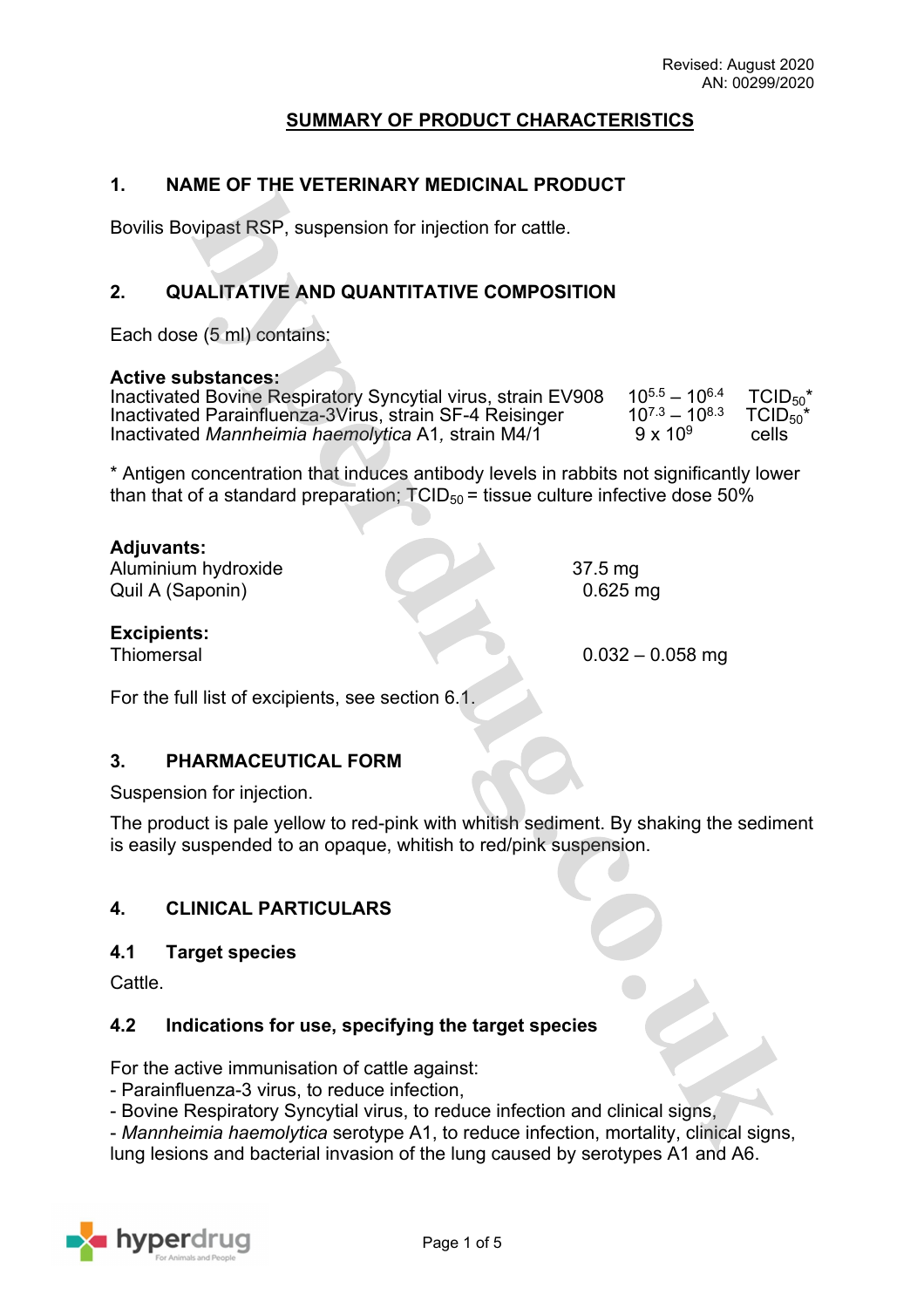Cross-reactive immunity to the A6 serotype of *Mannheimia haemolytica* has been demonstrated in a challenge experiment under laboratory conditions after primary course of vaccination.

Approximately two weeks after completion of the basic immunisation programme, the humoral immune response against Bovine Respiratory Syncytial virus and Parainfluenza-3 virus is at its highest level. The duration of protective immunity has not been established in challenge experiments.

Onset of immunity: 2 weeks. Duration of immunity: not established.

# **4.3 Contraindications**

Do not vaccinate animals that have intercurrent disease, heavy parasitic infestation or are in poor general condition, since a satisfactory immune response will only be obtained in healthy and immuno-competent animals.

# **4.4 Special warnings for each target species**

Vaccinate healthy animals only.

# **4.5 Special precautions for use**

# Special precautions for use in animals

The basic immunisation should be started in time, so that immunity has fully developed by the beginning of the period of risk. The basic immunisation of calves should be completed prior to housing or should be performed in the housing unit under quarantine.

It is advisable to vaccinate all animals in a herd in order to minimise the infectious potential unless there is a contraindication. Failure to vaccinate individual animals may promote the transmission of pathogens and development of disease.

The magnitude of the antibody response may be reduced by maternally derived antibodies in calves up to six weeks of age. However, according to the results of challenge experiments, significant protection against infection by Bovine Respiratory Syncytial virus is still provided three weeks after the basic vaccination course, and significant protection against Parainfluenza-3 virus and *Mannheimia haemolytica* serotype A1 is still provided six weeks after the basic vaccination course. The results of challenge experiments in calves with maternally derived antibodies further indicate that the onset of cross-protective immunity to the A6 serotype is 2 weeks after completion of the vaccination course. Cross protective immunity is provided up to six weeks after the basic vaccination course as demonstrated by serological tests.

Respiratory infections in calves are often associated with poor hygiene. Thus, general improvements in hygiene are important to support the effect of vaccination.

Special precautions to be taken by the person administering the veterinary medicinal product to animals

In case of accidental self-injection seek medical advice immediately and show the package leaflet or the label to the physician.

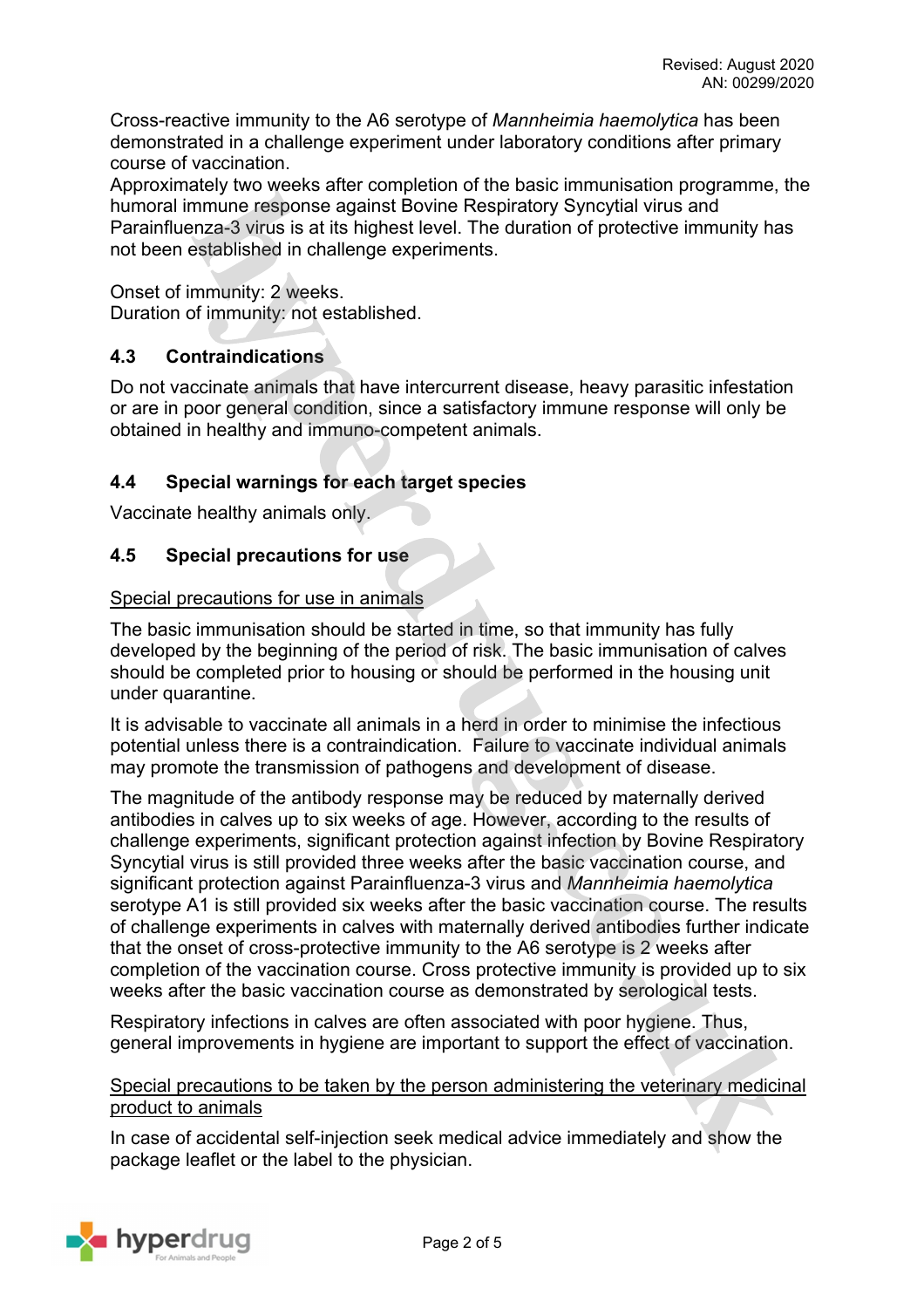# **4.6 Adverse reactions (frequency and seriousness)**

In laboratory and field trials:

Immunisation may commonly result in temporary swellings at the injection site (in extreme cases narrow swellings up to 10 cm long may occur). Typically, these swellings completely disappear or reduce in size to a negligible small lump within 2 to 3 weeks after vaccination, though in individual animals very small reactions can be found for up to 3 months. Additionally, a transient slight rise in body temperature, lasting a maximum of 3 days, may commonly occur after vaccination and at the same time a slight reluctance to move may be found.

#### In post marketing experience:

In very rare cases hypersensitivity reactions, which may be fatal, can occur.

The frequency of adverse reactions is defined using the following convention:

- very common (more than 1 in 10 animals treated displaying adverse reaction(s))
- common (more than 1 but less than 10 animals in 100 animals treated)
- uncommon (more than 1 but less than 10 animals in 1,000 animals treated)
- rare (more than 1 but less than 10 animals in 10,000 animals treated)

- very rare (less than 1 animal in 10,000 animals treated, including isolated reports).

# **4.7 Use during pregnancy, lactation or lay**

Can be used during pregnancy and lactation.

### **4.8 Interaction with other medicinal products and other forms of interaction**

Safety and efficacy data are available which demonstrate that this vaccine can be administered on the same day but not mixed with MSD Animal Health's live IBR marker vaccine (where this product is authorised) in cattle from 3 weeks of age onwards.

No information is available on the safety and efficacy of this vaccine when used with any other veterinary medicinal product except the product mentioned above. A decision to use this vaccine before or after any other veterinary medicinal product therefore needs to be made on a case by case basis.

Immunosuppressive drugs should generally not be used directly before or after vaccination, since a satisfactory immune response will only be obtained in immunocompetent animals.

# **4.9 Amounts to be administered and administration route**

Dose: 5 ml

Method of administration:

Subcutaneous use. Injection into the side of the neck.

#### Basic immunisation:

Animals from approximately 2 weeks of age should receive two vaccinations separated by an interval of approximately 4 weeks.

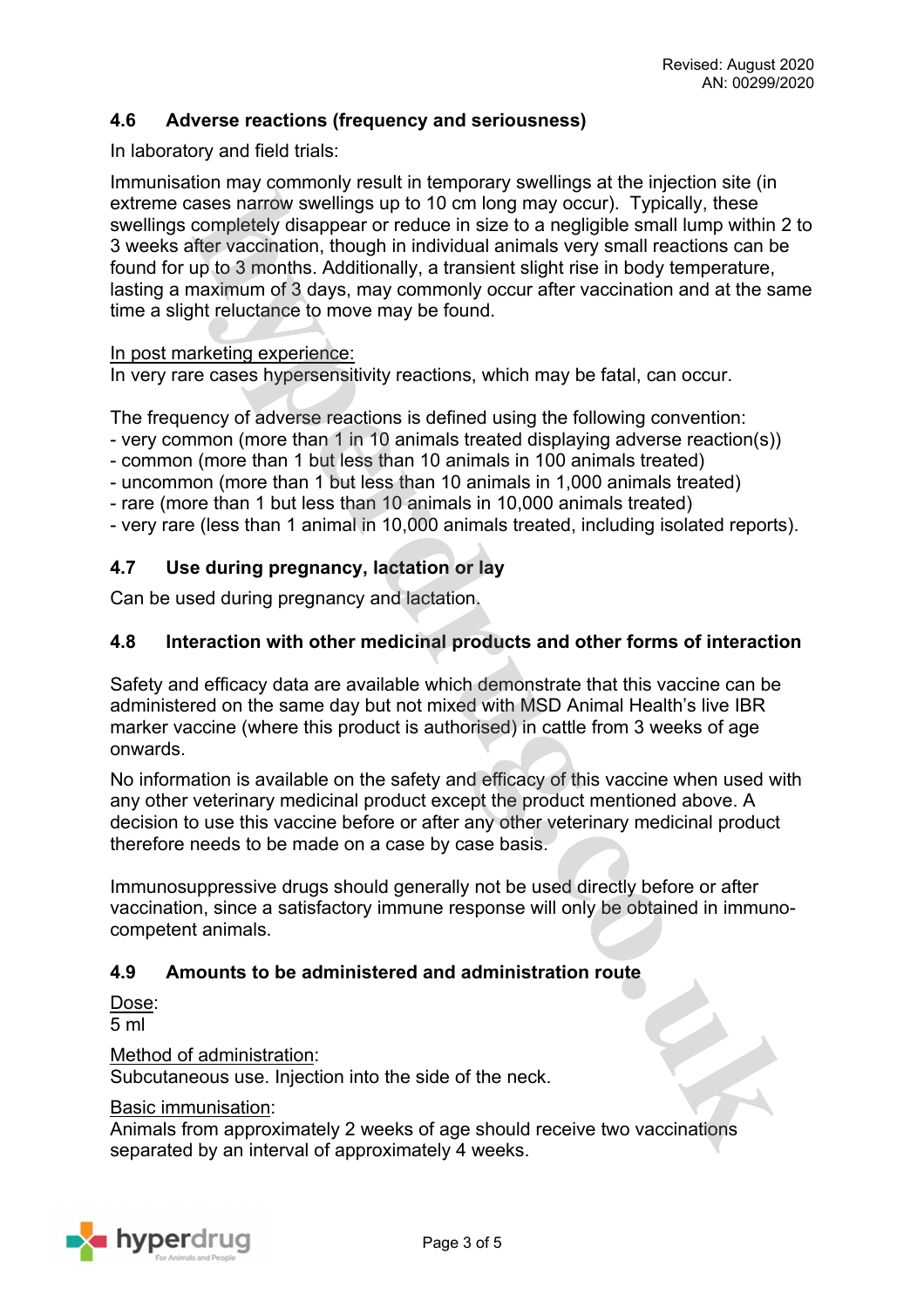Booster doses:

If booster doses are required, a single dose should be given approximately 2 weeks before each risk period (e.g. transport, introduction into a herd, change of housing).

The vaccine must be shaken well before use.

For vaccine administration, needles of 1.5 to 2.0 mm diameter and 10 to 18 mm long are recommended. The vaccine should be brought to room temperature prior to use and injected quickly.

# **4.10 Overdose (symptoms, emergency procedures, antidotes), if necessary**

Accidental overdosage is unlikely to cause any reaction other than described in section 4.6, however the swelling may be larger and temperature rise may be higher.

# **4.11 Withdrawal period(s)**

Zero days.

# **5. IMMUNOLOGICAL PROPERTIES**

Pharmacotherapeutic group: Immunologicals for Bovidae, Inactivated viral and bacterial vaccines.

#### ATC-vet code: QI02AL04

The vaccine contains as active ingredients inactivated Bovine Respiratory Syncytial virus (strain EV 908) and Parainfluenza-3 virus (strain SF-4 Reisinger) as well as inactivated *Mannheimia haemolytica* bacteria (serotype A1) propagated under conditions of iron restriction. Aluminium hydroxide and Quil A are included as adjuvants. Thiomersal serves as preservative.

The vaccine induces antibodies against Bovine Respiratory Syncytial virus, Parainfluenza-3 virus and *Mannheimia haemolytica*.

# **6. PHARMACEUTICAL PARTICULARS**

# **6.1 List of excipients**

| Thiomersal   |
|--------------|
| Simethicone  |
| Formaldehyde |

#### **6.2 Major incompatibilities**

In the absence of compatibility studies, this veterinary medicinal product must not be mixed with other veterinary medicinal products.

#### **6.3 Shelf life**

Shelf-life of the veterinary medicinal product as packaged for sale: 28 months. Shelf life after first opening the immediate packaging: 10 hours.